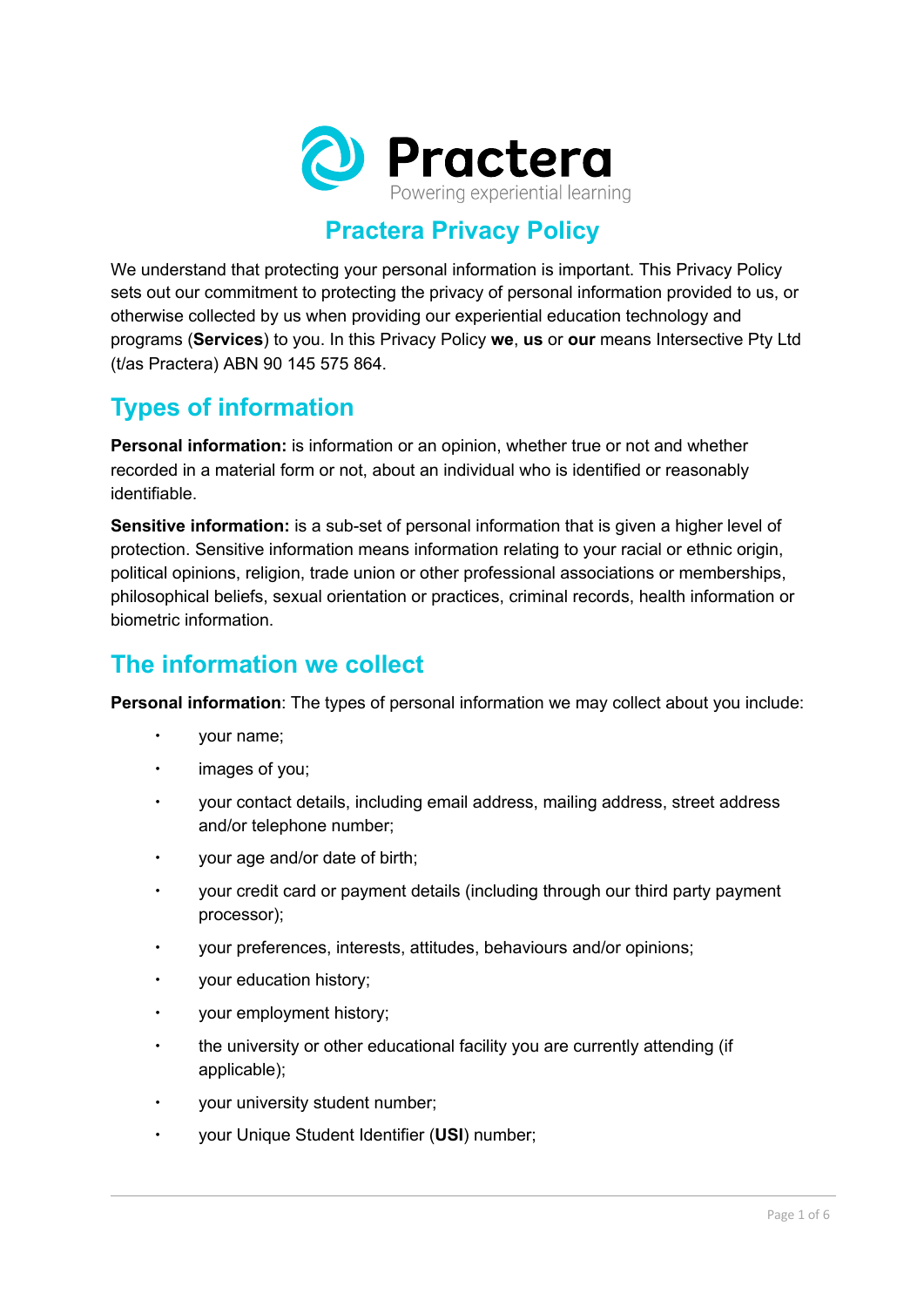- information you provide to us through customer surveys;
- details of products and Services we have provided to you and/or that you have enquired about, and our response to you;
- your browser session and geo-location data, device and network information, statistics on page views and sessions, acquisition sources, search queries and/or browsing behaviour;
- information about your access and use of our Services, including through the use of Internet cookies, your communications with our online Services, the type of browser you are using, the type of operating system you are using and the domain name of your Internet service provider;
- additional personal information that you provide to us, directly or indirectly, through your use of our Services, associated applications, associated social media platforms and/or accounts from which you permit us to collect information (including communication between you and other program participants, text and video assessments, marks and other student education details);
- any other personal information requested by us and/or provided by you or a third party; and
- your sensitive information as set out below.

**Sensitive information:** Depending on the type of educational program that you are enrolled in, the types of sensitive information we may collect about you include:

- details of your socio-economic status; and
- your ethnicity.

Unless otherwise permitted by law, we will not collect sensitive information about you without first obtaining your consent.

#### **How we collect personal information**

We collect personal information in a variety of ways, including:

- **Directly:** We collect personal information which you directly provide to us, including when you register for an account or enrol in one of our education programs, through the 'contact us' form on our website or when you request our assistance via email, our online chat or over the telephone.
- **Indirectly:** We may collect personal information which you indirectly provide to us while interacting with us, such as when you use our website, in emails, over the telephone, in your online enquiries, and when we deliver our Services to you.
- **From third parties:** We collect personal information from third parties, such as details of your use of our website from our analytics and cookie providers and marketing providers. See the "Cookies" section below for more detail on the use of cookies.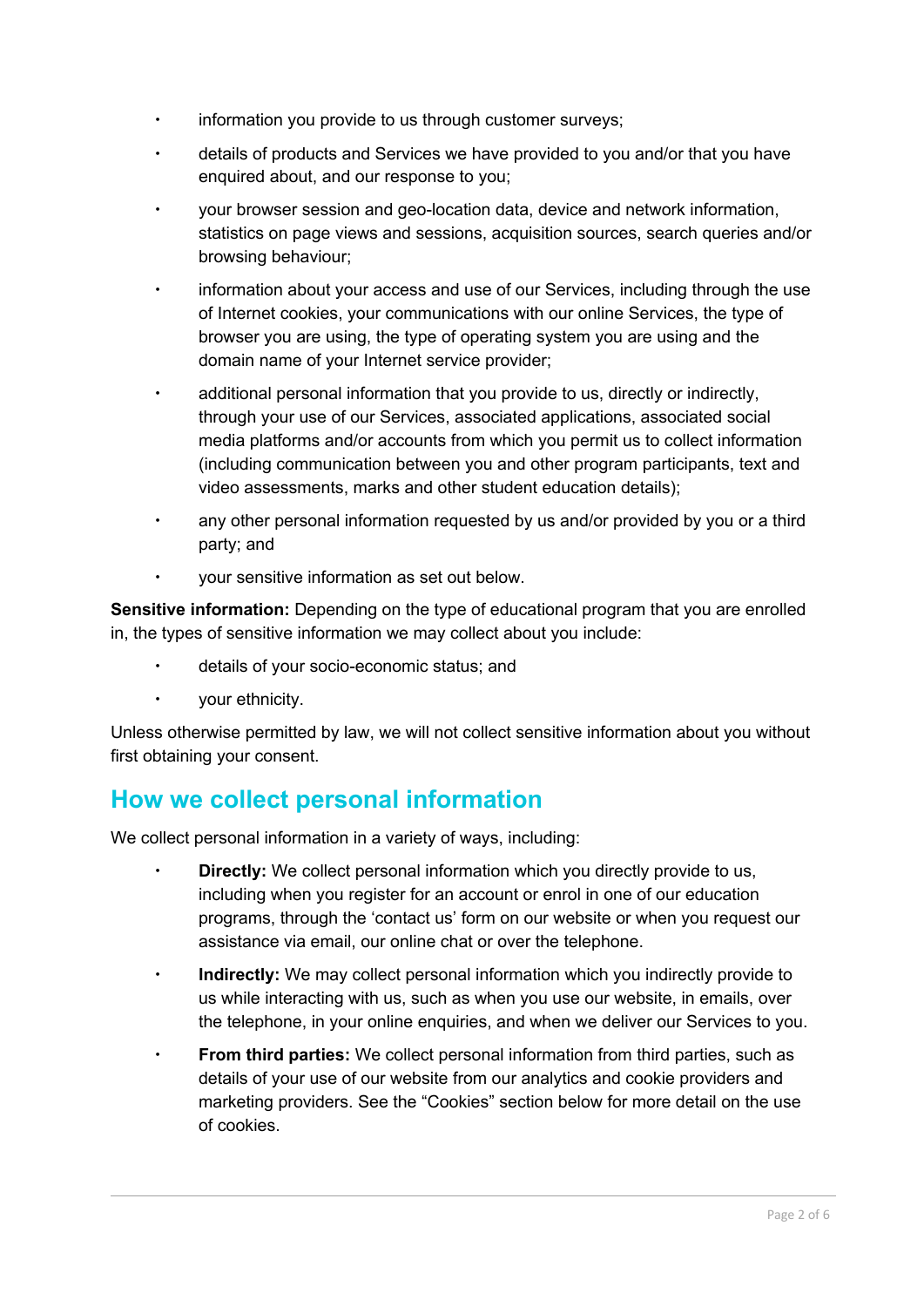# **Collection and use of personal information**

**Personal information:** We may collect, hold, use and disclose personal information for the following purposes:

- to enable you to access and use our Services, including to provide you with a login and allow you to communicate on our educational platform;
- to provide our Services to you, including to deliver our educational programs to you;
- to enable you to access and use our associated applications and associated social media platforms;
- to contact and communicate with you about our Services;
- for internal record keeping, administrative, invoicing and billing purposes;
- for analytics, market research and business development, including to operate and improve our Services, associated applications and associated social media platforms;
- to run promotions, competitions and/or offer additional benefits to you;
- for advertising and marketing, including to send you promotional information about our products and Services and information that we consider may be of interest to you;
- to comply with our legal obligations and resolve any disputes that we may have;
- if you have applied for employment with us; to consider your employment application; and
- **if otherwise required or authorised by law.**

**Sensitive information:** We only collect, hold, use and disclose sensitive information for the following purposes:

- any purposes you consent to;
- the primary purpose for which it is collected, including to assess your suitability for a specific program;
- secondary purposes that are directly related to the primary purpose for which it was collected, including disclosure to the below listed third parties as reasonably necessary to provide our Services to you;
- to contact emergency services, or to speak with your family, partner or support person where we reasonably believe there is a serious risk to the life, health or safety of you or another person and it is impracticable for us to obtain your consent; and
- if otherwise required or authorised by law.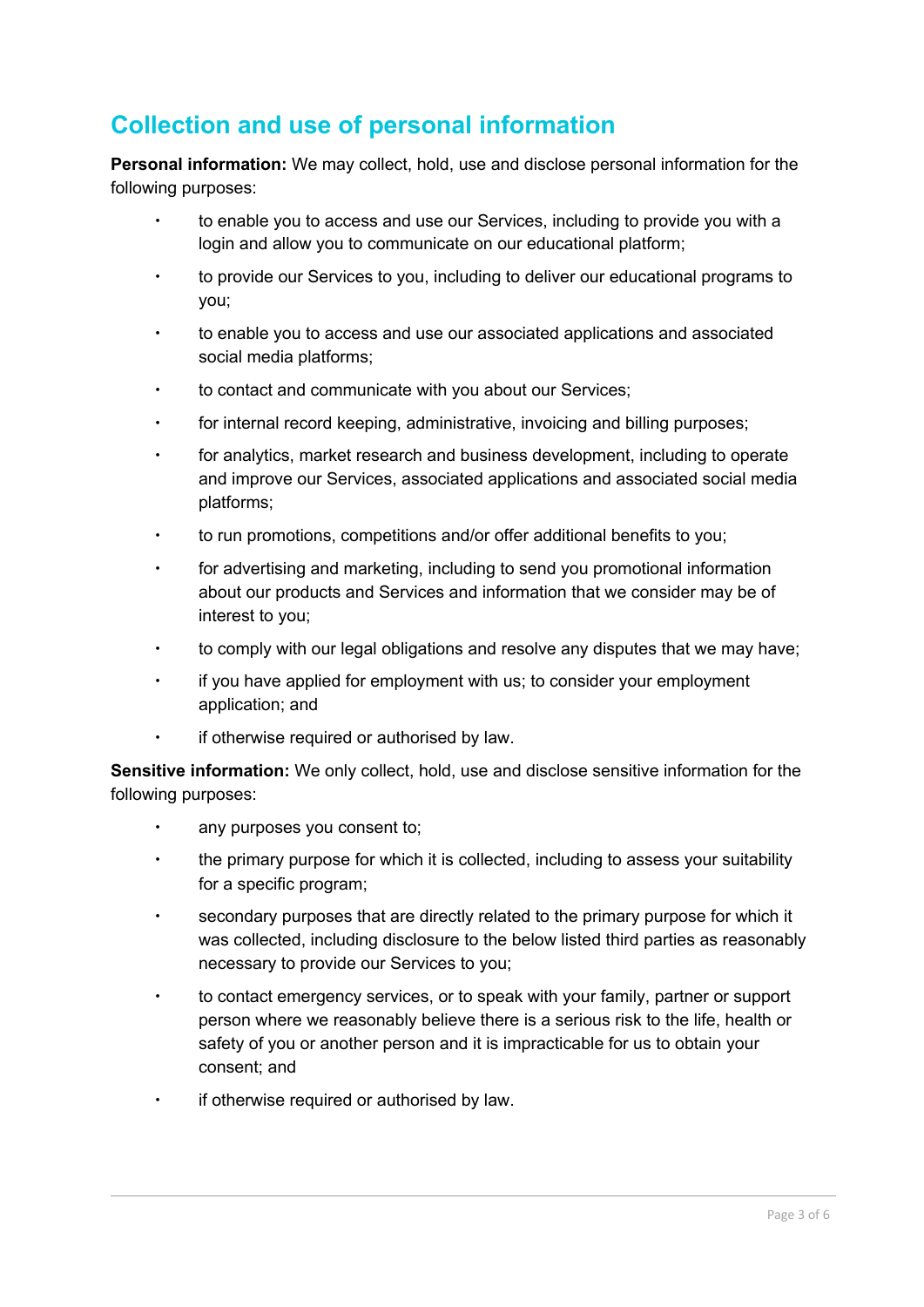## **Disclosure of personal information to third parties**

We may disclose personal information to:

- third party service providers for the purpose of enabling them to provide their services, to us, including (without limitation) IT service providers, data storage, web-hosting and server providers, debt collectors, couriers, maintenance or problem-solving providers, marketing or advertising providers, professional advisors and payment systems operators;
- our employees, contractors and/or related entities;
- our existing or potential agents or business partners;
- [sponsors or promoters of any promotions or competition we run;]
- anyone to whom our business or assets (or any part of them) are, or may (in good faith) be, transferred;
- courts, tribunals and regulatory authorities, in the event you fail to pay for goods or services we have provided to you;
- courts, tribunals, regulatory authorities and law enforcement officers, as required or authorised by law, in connection with any actual or prospective legal proceedings, or in order to establish, exercise or defend our legal rights;
- third parties to collect and process data, such as Google Analytics (To find out how Google uses data when you use third party websites or applications, please see www.google.com/policies/privacy/partners/ or any other URL Google may use from time to time), Facebook Pixel or other relevant analytics businesses; and
- any other third parties as required or permitted by law, such as where we receive a subpoena.

**Overseas disclosure:** Where we disclose your personal information to third parties listed above, these third parties may store, transfer or access personal information outside of Australia.

# **Your rights and controlling your personal information**

**Your choice**: Please read this Privacy Policy carefully. If you provide personal information to us, you understand we will collect, hold, use and disclose your personal information in accordance with this Privacy Policy. You do not have to provide personal information to us, however, if you do not, it may affect our ability to provide our Services to you and your use of our Services.

**Information from third parties**: If we receive personal information about you from a third party, we will protect it as set out in this Privacy Policy. If you are a third party providing personal information about somebody else, you represent and warrant that you have such person's consent to provide the personal information to us.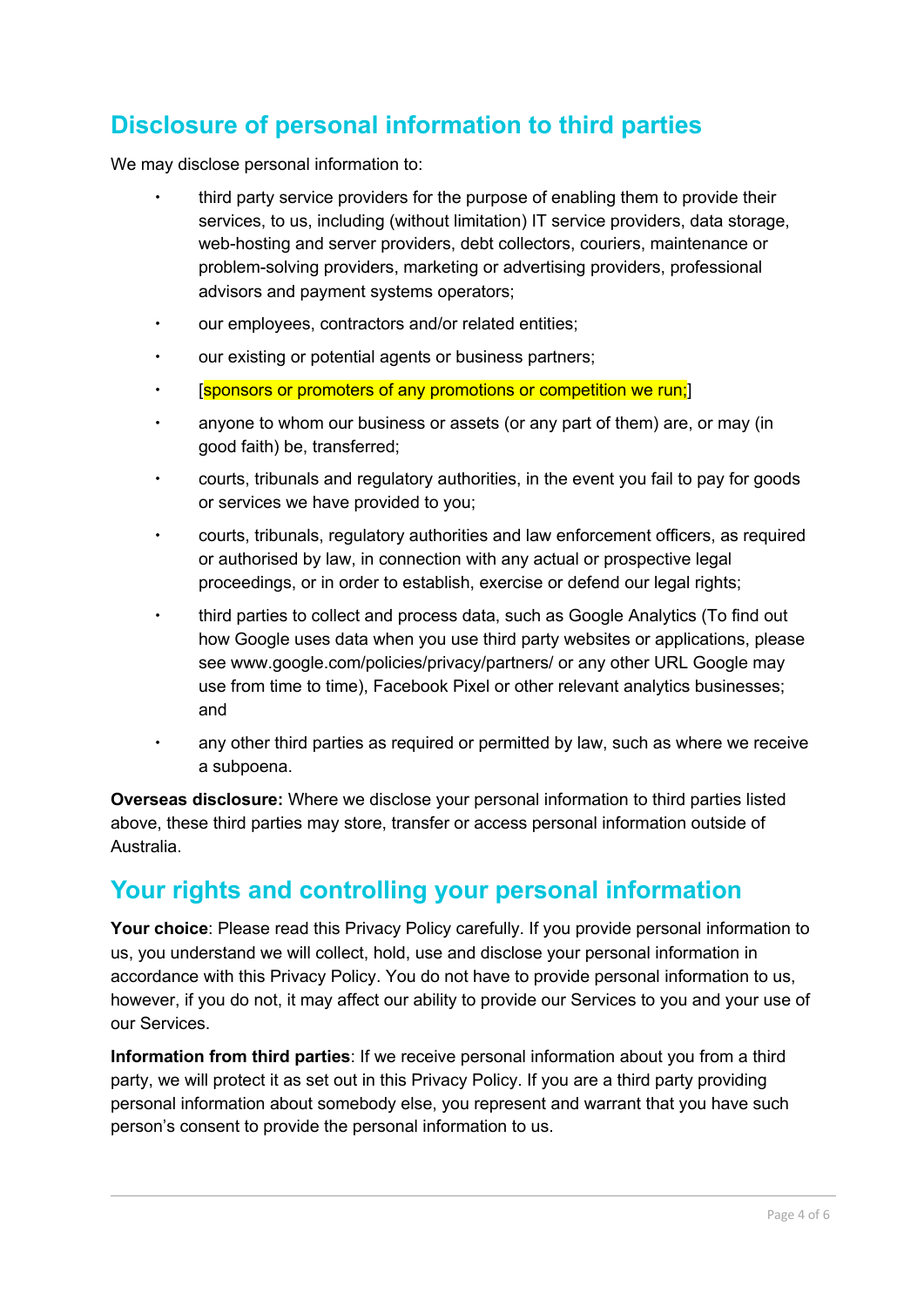**Anonymity:** Where practicable we will give you the option of not identifying yourself or using a pseudonym in your dealings with us.

**Restrict and unsubscribe:** To object to processing for direct marketing/unsubscribe from our email database or opt-out of communications (including marketing communications), please contact us using the details below or opt-out using the opt-out facilities provided in the communication.

**Access**: You may request access to the personal information that we hold about you. An administrative fee may be payable for the provision of such information. Please note, in some situations, we may be legally permitted to withhold access to your personal information.

**Correction:** If you believe that any information we hold about you is inaccurate, out of date, incomplete, irrelevant or misleading, please contact us using the details below. We will take reasonable steps to promptly correct any information found to be inaccurate, out of date, incomplete, irrelevant or misleading. Please note, in some situations, we may be legally permitted to not correct your personal information.

**Complaints**: If you wish to make a complaint, please contact us using the details below and provide us with full details of the complaint. We will promptly investigate your complaint and respond to you, in writing, setting out the outcome of our investigation and the steps we will take in response to your complaint. You also have the right to contact the relevant privacy authority.

#### **Storage and security**

We are committed to ensuring that the personal information we collect is secure. In order to prevent unauthorised access or disclosure, we have put in place suitable physical, electronic and managerial procedures, to safeguard and secure personal information and protect it from misuse, interference, loss and unauthorised access, modification and disclosure.

While we are committed to security, we cannot guarantee the security of any information that is transmitted to or by us over the Internet. The transmission and exchange of information is carried out at your own risk.

## **Cookies**

We may use cookies on our online Services from time to time. Cookies are text files placed in your computer's browser to store your preferences. Cookies, by themselves, do not tell us your email address or other personally identifiable information. However, they do recognise you when you return to our online Services and allow third parties, such as Google and Facebook, to cause our advertisements to appear on your social media and online media feeds as part of our retargeting campaigns. If and when you choose to provide our online Services with personal information, this information may be linked to the data stored in the cookie.

You can block cookies by activating the setting on your browser that allows you to refuse the setting of all or some cookies. However, if you use your browser settings to block all cookies